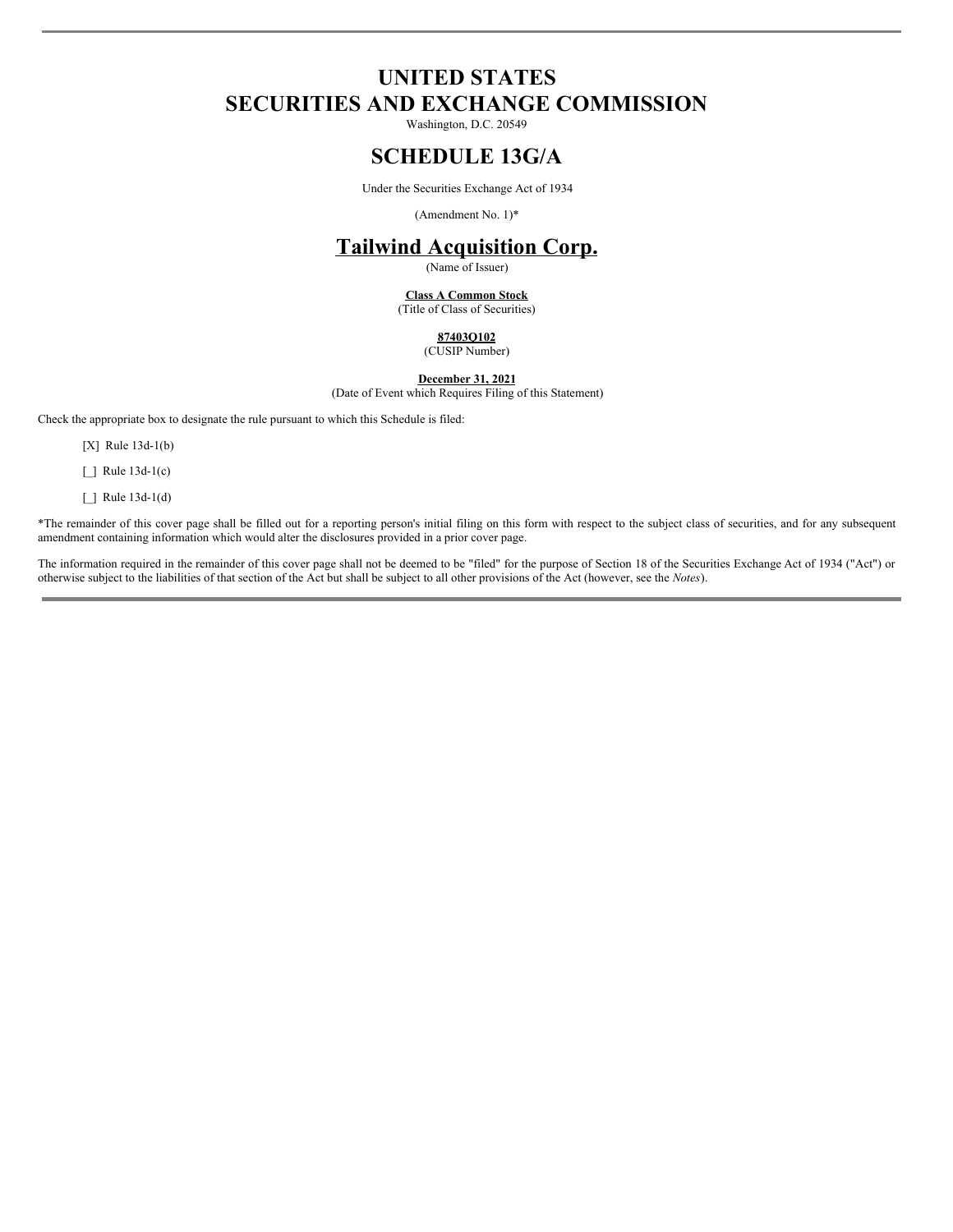**CUSIP No. 87403Q102 13G/A Page 2 of 5 Pages**

| $\mathbf{1}$                                            | <b>Names of Reporting Persons</b>                                                       |                                             |                                 |  |  |  |  |  |
|---------------------------------------------------------|-----------------------------------------------------------------------------------------|---------------------------------------------|---------------------------------|--|--|--|--|--|
|                                                         |                                                                                         |                                             |                                 |  |  |  |  |  |
| Polar Asset Management Partners Inc.                    |                                                                                         |                                             |                                 |  |  |  |  |  |
| $\overline{2}$                                          | Check the appropriate box if a member of a Group (see instructions)                     |                                             |                                 |  |  |  |  |  |
|                                                         |                                                                                         |                                             |                                 |  |  |  |  |  |
|                                                         | $(a) \lceil \cdot \rceil$                                                               |                                             |                                 |  |  |  |  |  |
|                                                         | $(b)$ $\lceil$ $\rceil$                                                                 |                                             |                                 |  |  |  |  |  |
| <b>Sec Use Only</b><br>3                                |                                                                                         |                                             |                                 |  |  |  |  |  |
|                                                         |                                                                                         |                                             |                                 |  |  |  |  |  |
|                                                         |                                                                                         |                                             |                                 |  |  |  |  |  |
| 4                                                       |                                                                                         | <b>Citizenship or Place of Organization</b> |                                 |  |  |  |  |  |
| Canada                                                  |                                                                                         |                                             |                                 |  |  |  |  |  |
|                                                         |                                                                                         | 5                                           | <b>Sole Voting Power</b>        |  |  |  |  |  |
|                                                         |                                                                                         |                                             |                                 |  |  |  |  |  |
|                                                         |                                                                                         |                                             | 2,324,396                       |  |  |  |  |  |
|                                                         | Number of                                                                               |                                             | <b>Shared Voting Power</b>      |  |  |  |  |  |
|                                                         | <b>Shares</b>                                                                           |                                             |                                 |  |  |  |  |  |
|                                                         | <b>Beneficially</b>                                                                     |                                             |                                 |  |  |  |  |  |
|                                                         | Owned by Each                                                                           | $\overline{7}$                              | <b>Sole Dispositive Power</b>   |  |  |  |  |  |
|                                                         | <b>Reporting Person</b>                                                                 |                                             |                                 |  |  |  |  |  |
|                                                         | With:                                                                                   |                                             | 2,324,396                       |  |  |  |  |  |
|                                                         |                                                                                         | 8                                           | <b>Shared Dispositive Power</b> |  |  |  |  |  |
|                                                         |                                                                                         |                                             |                                 |  |  |  |  |  |
|                                                         |                                                                                         |                                             |                                 |  |  |  |  |  |
| $\boldsymbol{9}$                                        | <b>Aggregate Amount Beneficially Owned by Each Reporting Person</b>                     |                                             |                                 |  |  |  |  |  |
|                                                         | 2,324,396                                                                               |                                             |                                 |  |  |  |  |  |
| 10                                                      | Check box if the aggregate amount in row (9) excludes certain shares (See Instructions) |                                             |                                 |  |  |  |  |  |
|                                                         |                                                                                         |                                             |                                 |  |  |  |  |  |
| ٢1                                                      |                                                                                         |                                             |                                 |  |  |  |  |  |
| Percent of class represented by amount in row (9)<br>11 |                                                                                         |                                             |                                 |  |  |  |  |  |
|                                                         |                                                                                         |                                             |                                 |  |  |  |  |  |
| 6.95%                                                   |                                                                                         |                                             |                                 |  |  |  |  |  |
| 12                                                      | <b>Type of Reporting Person (See Instructions)</b>                                      |                                             |                                 |  |  |  |  |  |
|                                                         |                                                                                         |                                             |                                 |  |  |  |  |  |
|                                                         | IA                                                                                      |                                             |                                 |  |  |  |  |  |

Page 2 of 5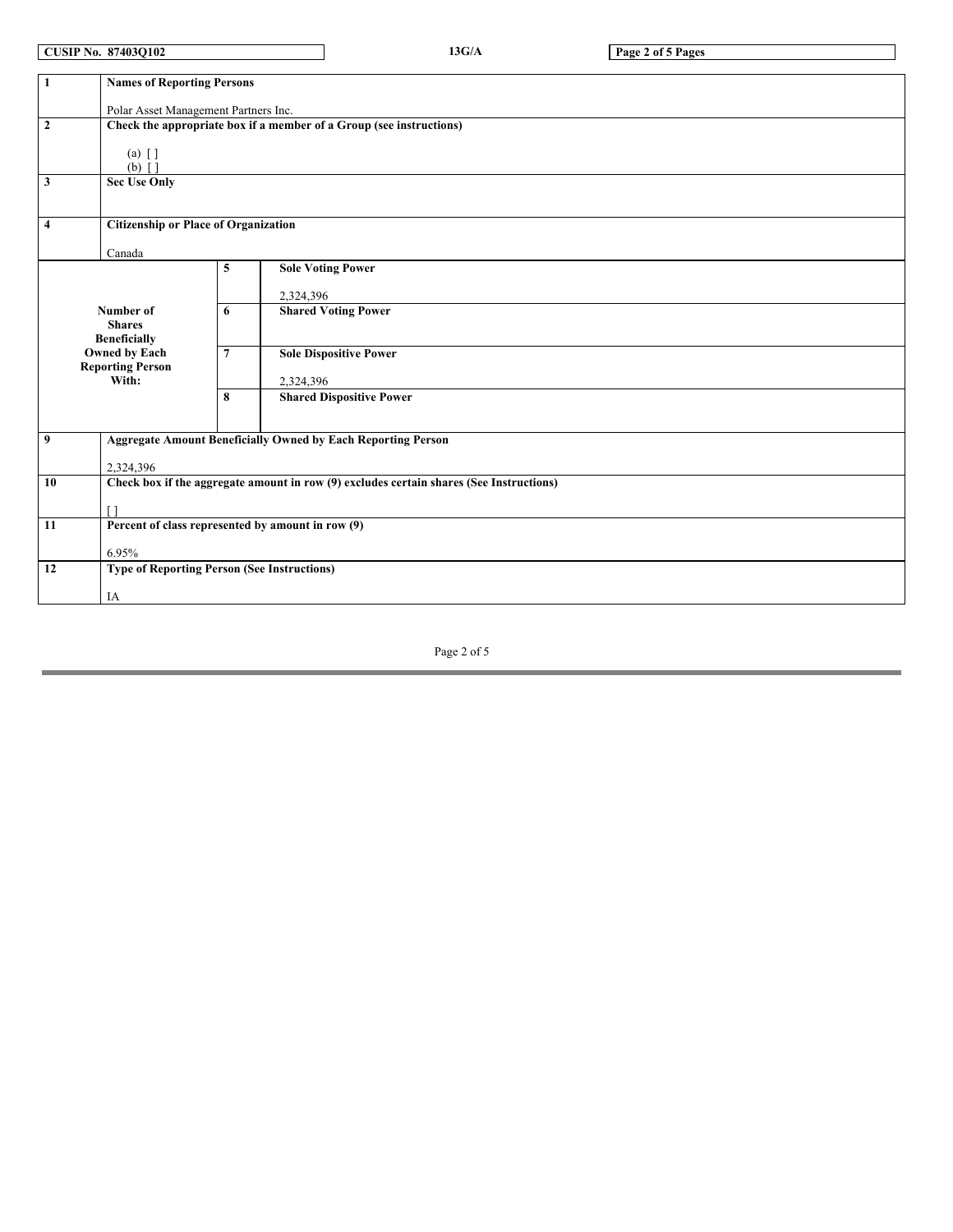|         |                                                                                                                                                                                                                                                                                                                             | <b>CUSIP No. 87403Q102</b>                                   |                                                                        | 13G/A                                                                                                  | Page 3 of 5 Pages |  |  |
|---------|-----------------------------------------------------------------------------------------------------------------------------------------------------------------------------------------------------------------------------------------------------------------------------------------------------------------------------|--------------------------------------------------------------|------------------------------------------------------------------------|--------------------------------------------------------------------------------------------------------|-------------------|--|--|
| Item 1. |                                                                                                                                                                                                                                                                                                                             |                                                              |                                                                        |                                                                                                        |                   |  |  |
| (a)     |                                                                                                                                                                                                                                                                                                                             | Name of Issuer:                                              |                                                                        |                                                                                                        |                   |  |  |
|         |                                                                                                                                                                                                                                                                                                                             |                                                              | The name of the issuer is Tailwind Acquisition Corp. (the 'Company''). |                                                                                                        |                   |  |  |
| (b)     |                                                                                                                                                                                                                                                                                                                             |                                                              | <b>Address of Issuer's Principal Executive Offices:</b>                |                                                                                                        |                   |  |  |
|         |                                                                                                                                                                                                                                                                                                                             |                                                              |                                                                        | The Company's principal executive offices are located at 1545 Courtney Avenue, Los Angeles, CA, 90046. |                   |  |  |
| Item 2. |                                                                                                                                                                                                                                                                                                                             |                                                              |                                                                        |                                                                                                        |                   |  |  |
| (a)     | <b>Name of Person Filing:</b>                                                                                                                                                                                                                                                                                               |                                                              |                                                                        |                                                                                                        |                   |  |  |
|         | This statement is filed by Polar Asset Management Partners Inc., a company incorporated under the laws of Ontario, Canada, which serves as the investment advisor to<br>Polar Multi-Strategy Master Fund, a Cayman Islands exempted company ("PMSMF") with respect to the Shares (as defined below) directly held by PMSMF. |                                                              |                                                                        |                                                                                                        |                   |  |  |
| (b)     |                                                                                                                                                                                                                                                                                                                             | Address of Principal Business Office or, if None, Residence: |                                                                        |                                                                                                        |                   |  |  |
|         | The address of the business office of the Reporting Person is 16 York Street, Suite 2900, Toronto, ON, Canada M5J 0E6.                                                                                                                                                                                                      |                                                              |                                                                        |                                                                                                        |                   |  |  |
| (c)     |                                                                                                                                                                                                                                                                                                                             | Citizenship:                                                 |                                                                        |                                                                                                        |                   |  |  |
|         |                                                                                                                                                                                                                                                                                                                             | The citizenship of the Reporting Person is Canada.           |                                                                        |                                                                                                        |                   |  |  |
| (d)     |                                                                                                                                                                                                                                                                                                                             | <b>Title and Class of Securities:</b>                        |                                                                        |                                                                                                        |                   |  |  |
|         | Class A Common Stock (the 'Shares'').                                                                                                                                                                                                                                                                                       |                                                              |                                                                        |                                                                                                        |                   |  |  |
| (e)     | <b>CUSIP No.:</b>                                                                                                                                                                                                                                                                                                           |                                                              |                                                                        |                                                                                                        |                   |  |  |
|         | 87403Q102                                                                                                                                                                                                                                                                                                                   |                                                              |                                                                        |                                                                                                        |                   |  |  |
| Item 3. | If this statement is filed pursuant to §§ 240.13d-1(b) or 240.13d-2(b) or (c), check whether the person filing is a:                                                                                                                                                                                                        |                                                              |                                                                        |                                                                                                        |                   |  |  |
|         | (a)                                                                                                                                                                                                                                                                                                                         | $\Box$                                                       | Broker or dealer registered under Section 15 of the Act;               |                                                                                                        |                   |  |  |
|         | (b)                                                                                                                                                                                                                                                                                                                         | $\Box$                                                       | Bank as defined in Section $3(a)(6)$ of the Act;                       |                                                                                                        |                   |  |  |
|         | (c)                                                                                                                                                                                                                                                                                                                         | $\Box$                                                       | Insurance company as defined in Section $3(a)(19)$ of the Act;         |                                                                                                        |                   |  |  |
|         | (d)                                                                                                                                                                                                                                                                                                                         | $\Box$                                                       |                                                                        | Investment company registered under Section 8 of the Investment Company Act of 1940;                   |                   |  |  |
|         | (e)                                                                                                                                                                                                                                                                                                                         | $\Box$                                                       |                                                                        | An investment adviser in accordance with Rule $13d-1(b)(1)(ii)(E)$ ;                                   |                   |  |  |
|         | (f)                                                                                                                                                                                                                                                                                                                         | $\Box$                                                       |                                                                        | An employee benefit plan or endowment fund in accordance with Rule $13d-1(b)(1)(ii)(F)$ ;              |                   |  |  |
|         |                                                                                                                                                                                                                                                                                                                             |                                                              |                                                                        | Page 3 of 5                                                                                            |                   |  |  |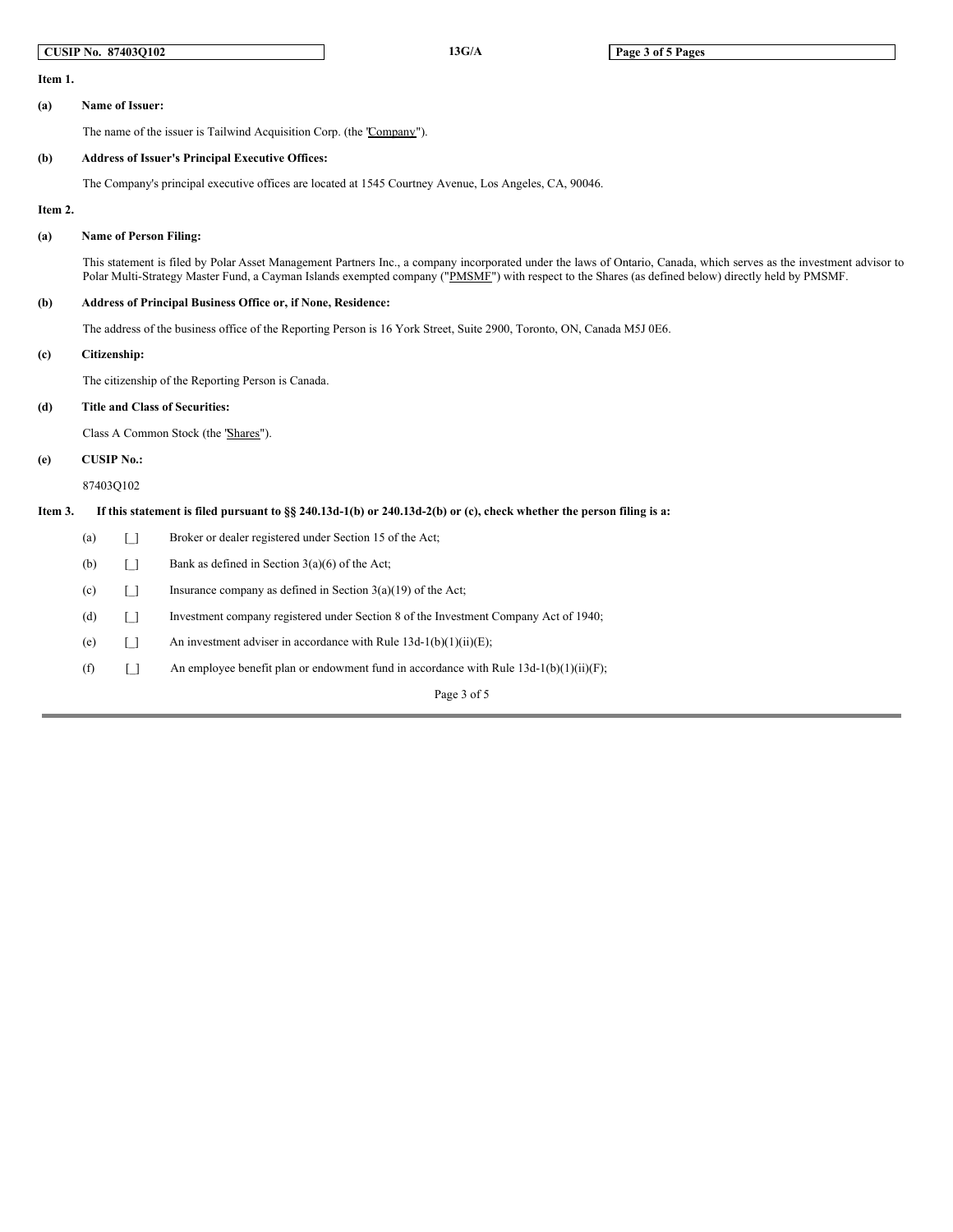|         |                                                                                                                                                                                                                                                                                                       | <b>CUSIP No. 87403Q102</b>                    |                                                                                                                                                              | 13G/A                                                                                                                                       | Page 4 of 5 Pages                                                                                                                                                |  |  |  |
|---------|-------------------------------------------------------------------------------------------------------------------------------------------------------------------------------------------------------------------------------------------------------------------------------------------------------|-----------------------------------------------|--------------------------------------------------------------------------------------------------------------------------------------------------------------|---------------------------------------------------------------------------------------------------------------------------------------------|------------------------------------------------------------------------------------------------------------------------------------------------------------------|--|--|--|
|         | (g)                                                                                                                                                                                                                                                                                                   | $\lceil$ $\rceil$                             |                                                                                                                                                              | A parent holding company or control person in accordance with Rule $13d-1(b)(1)(ii)(G)$ ;                                                   |                                                                                                                                                                  |  |  |  |
|         | A savings associations as defined in Section 3(b) of the Federal Deposit Insurance Act (12 U.S.C. 1813);<br>(h)<br>$\Box$                                                                                                                                                                             |                                               |                                                                                                                                                              |                                                                                                                                             |                                                                                                                                                                  |  |  |  |
|         | (i)                                                                                                                                                                                                                                                                                                   | $\lceil$ $\rceil$                             |                                                                                                                                                              | A church plan that is excluded from the definition of an investment company under section $3(c)(14)$ of the Investment Company Act of 1940; |                                                                                                                                                                  |  |  |  |
|         | (i)                                                                                                                                                                                                                                                                                                   | [X]                                           |                                                                                                                                                              | A non-U.S. institution in accordance with Rule $240.13d-1(b)(1)(ii)(J)$ ;                                                                   |                                                                                                                                                                  |  |  |  |
|         | (k)                                                                                                                                                                                                                                                                                                   | $\lceil \rceil$                               | Group, in accordance with Rule $240.13d-1(b)(1)(ii)(K)$ .                                                                                                    |                                                                                                                                             |                                                                                                                                                                  |  |  |  |
|         | If filing as a non-U.S. institution in accordance with Rule 240.13d-1(b)(1)(ii)(J), please specify the type of institution:                                                                                                                                                                           |                                               |                                                                                                                                                              |                                                                                                                                             |                                                                                                                                                                  |  |  |  |
|         |                                                                                                                                                                                                                                                                                                       |                                               |                                                                                                                                                              |                                                                                                                                             |                                                                                                                                                                  |  |  |  |
|         |                                                                                                                                                                                                                                                                                                       | Commission.                                   |                                                                                                                                                              |                                                                                                                                             | The Reporting Person is an investment fund manager, portfolio manager, exempt market dealer and commodity trading manager registered with the Ontario Securities |  |  |  |
|         | Item 4. Ownership                                                                                                                                                                                                                                                                                     |                                               |                                                                                                                                                              |                                                                                                                                             |                                                                                                                                                                  |  |  |  |
|         | The percentages used herein are calculated based upon 33,421,570 Shares outstanding as of November 15, 2021 as disclosed in the Company's Quarterly report on Form<br>10-O for the quarterly period ended September 30, 2021, filed with the Securities and Exchange Commission on November 15, 2021. |                                               |                                                                                                                                                              |                                                                                                                                             |                                                                                                                                                                  |  |  |  |
|         | The information required by Items $4(a)$ - (c) is set forth in Rows 5 - 11 of the cover page for the Reporting Person and is incorporated herein by reference.                                                                                                                                        |                                               |                                                                                                                                                              |                                                                                                                                             |                                                                                                                                                                  |  |  |  |
| Item 5. |                                                                                                                                                                                                                                                                                                       | Ownership of Five Percent or Less of a Class. |                                                                                                                                                              |                                                                                                                                             |                                                                                                                                                                  |  |  |  |
|         |                                                                                                                                                                                                                                                                                                       | Not applicable.                               |                                                                                                                                                              |                                                                                                                                             |                                                                                                                                                                  |  |  |  |
| Item 6. | Ownership of more than Five Percent on Behalf of Another Person.                                                                                                                                                                                                                                      |                                               |                                                                                                                                                              |                                                                                                                                             |                                                                                                                                                                  |  |  |  |
|         |                                                                                                                                                                                                                                                                                                       |                                               | See Item 2. PMSMF has the right to receive or the power to direct the receipt of dividends from or the proceeds from the sale of more than 5% of the Shares. |                                                                                                                                             |                                                                                                                                                                  |  |  |  |
| Item 7. | Identification and classification of the subsidiary which acquired the security being reported on by the parent holding company or control person.                                                                                                                                                    |                                               |                                                                                                                                                              |                                                                                                                                             |                                                                                                                                                                  |  |  |  |
|         | Not applicable.                                                                                                                                                                                                                                                                                       |                                               |                                                                                                                                                              |                                                                                                                                             |                                                                                                                                                                  |  |  |  |
| Item 8. | Identification and classification of members of the group.                                                                                                                                                                                                                                            |                                               |                                                                                                                                                              |                                                                                                                                             |                                                                                                                                                                  |  |  |  |
|         |                                                                                                                                                                                                                                                                                                       | Not applicable.                               |                                                                                                                                                              |                                                                                                                                             |                                                                                                                                                                  |  |  |  |
| Item 9. |                                                                                                                                                                                                                                                                                                       | Notice of Dissolution of Group.               |                                                                                                                                                              |                                                                                                                                             |                                                                                                                                                                  |  |  |  |
|         | Not applicable.                                                                                                                                                                                                                                                                                       |                                               |                                                                                                                                                              |                                                                                                                                             |                                                                                                                                                                  |  |  |  |
|         |                                                                                                                                                                                                                                                                                                       |                                               |                                                                                                                                                              | Page 4 of 5                                                                                                                                 |                                                                                                                                                                  |  |  |  |